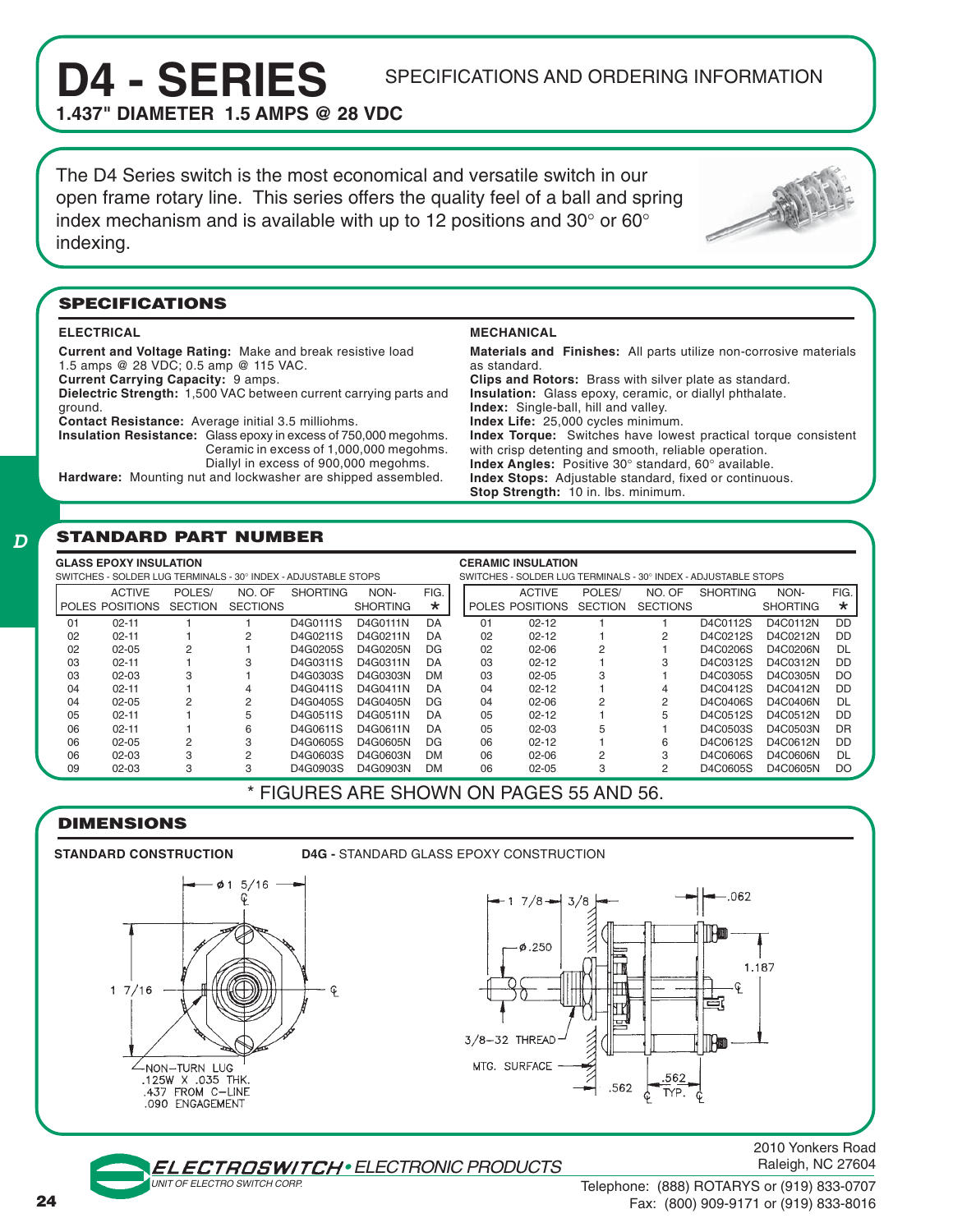ADDITIONAL OPTIONS AND ORDERING INFORMATION **D4 - SERIES**



Telephone: (888) ROTARYS or (919) 833-0707 Fax: (800) 909-9171 or (919) 833-8016 **25**